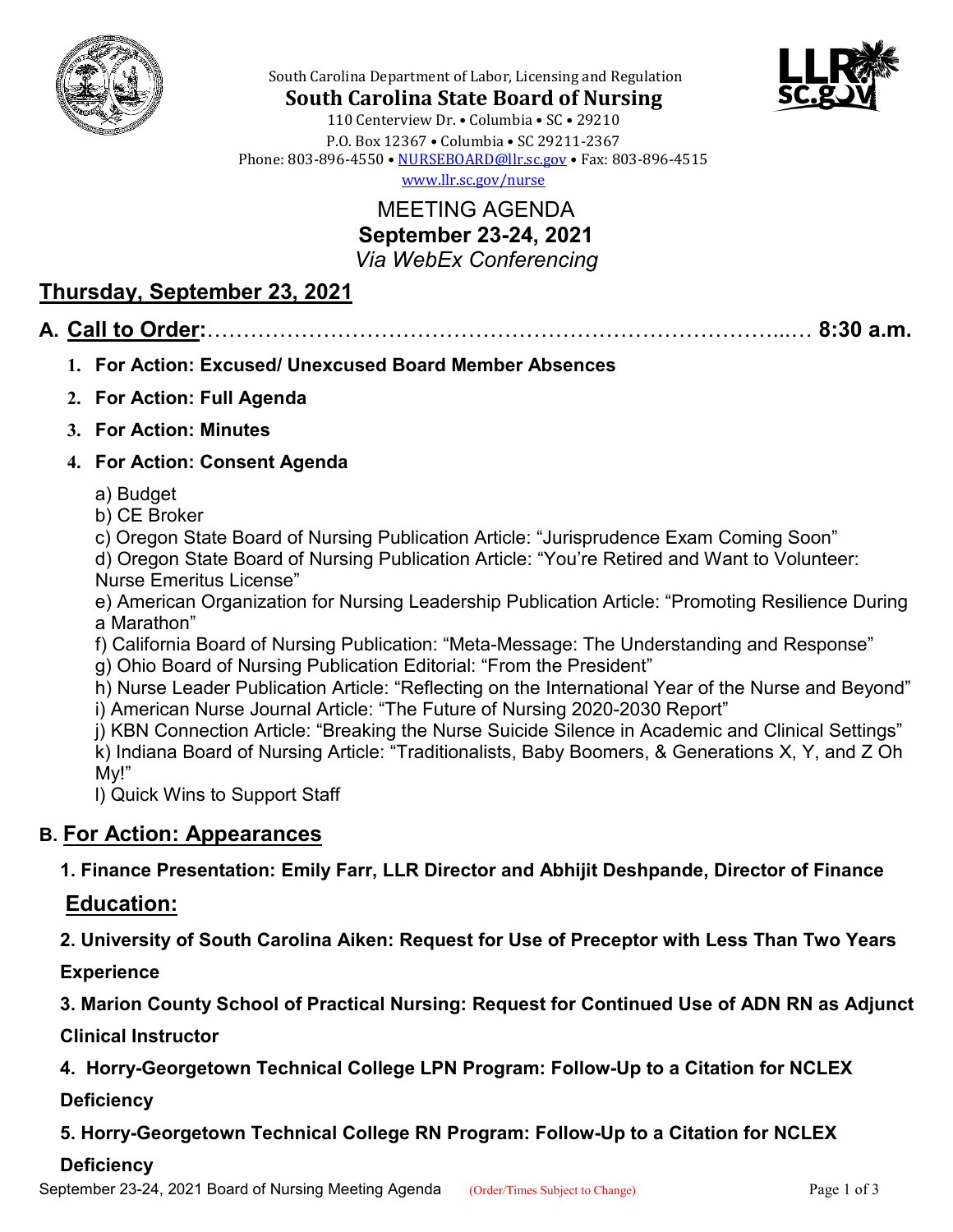- **6. University of South Carolina Beaufort: Follow-Up to a Citation for NCLEX Deficiency**
- **7. The Citadel: Follow-Up to a Citation for NCLEX Deficiency**
- **8. Coker University: New BSN Program Request**
- **9. Northeastern Technical College: Follow-Up to a Citation for NCLEX Deficiency**
- **10. Office of Investigations and Enforcement (Confidential/ Closed Session)**
	- **a) IRC Report**
	- **b) Statistical Report**
- **11. Hearings/Discipline (Confidential/Closed Session): Office of Disciplinary Counsel** 
	- **•2019-457 •2018-683 •2019-492 •2018-311**
	- **•2019-135 •2019-413 •2016-130 •2019-166**
	- **•2019-359 •2018-564**